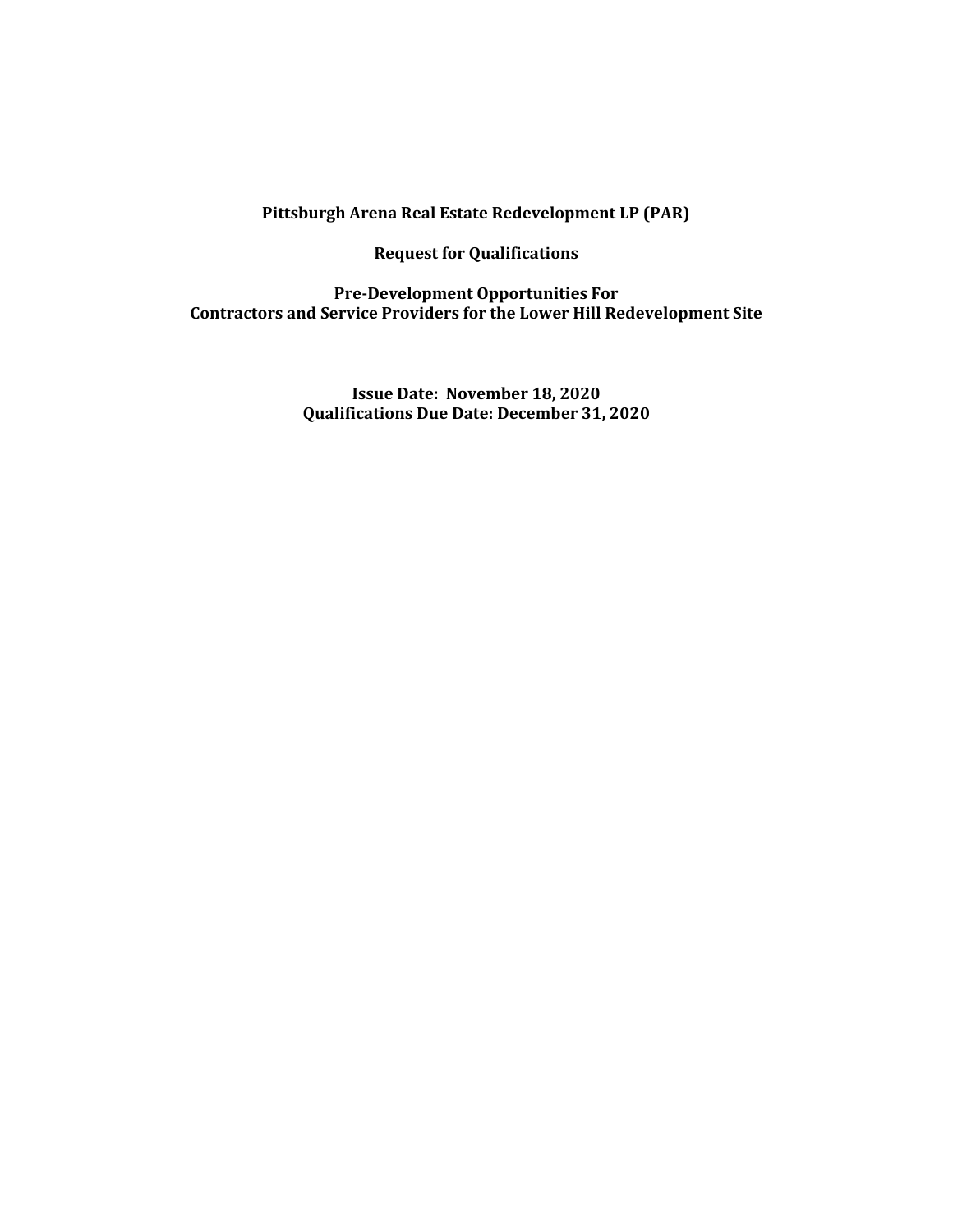# **A. OBJECTIVE**

Pittsburgh Arena Real Estate Redevelopment LP ("PAR") is pleased to present this Request for Qualifications ("RFQ")to enhance the list of pre-qualified contractors, vendors, professional service providers, retail tenants, owners and co-developers to participate in the redevelopment of the 28 acre Lower Hill Redevelopment Site (the "Site").

PAR is working with public partners and private development teams from Intergen Real Estate Group, LLC (PAR's housing development partner) and The Buccini / Pollin Group, Inc. (PAR's commercial development partner) on redeveloping the Site into a successful, mixed-use project consistent with a recently-completed Master Plan from Gensler.

Interested parties are invited to submit qualifications in response to this RFQ.

PAR anticipates issuing this RFQ in phases and selecting individuals through the various phases of the development - pre-development , development, and post-development.

The goal of this RFQ is to determine levels of private sector interest in this project by those who demonstrate appropriate qualifications to carry out the elements of the project. There is a focus on reviewing qualifications of minority and women business enterprises to participate in ownership, development, design, construction, operation, management and tenancy of the development as outlined in the Lower Hill Redevelopment Community Collaboration and Implementation Plan (the " $CClP$ "). (Please see the CCIP to review the Focus Areas outlined in the plan on page 5.)

# **B. SCOPE OF WORK / OPPORTUNITIES AVAILABLE IN PRE-DEVELOPMENT PHASE**

## **Civil Engineering**

- Collaborate with the Civil Engineering Firm of Record in a support role to design shared spaces that are safe, accessible and equitable for all.
- Visualize, conceive, and communicate planning concepts as they move from an initial vision to fruition.
- Coordinate ideas with the Hill District and Pittsburgh's unique vision, values and development strategy.

### **Geotechnical Engineering**

- Collaborate with the Civil Engineering Firm of Record to outline safe and effective foundation designs.
- Assess field data of the site to ensure the safety of the project design and construction as it relates to foundations and soil integrity.

### **Survey**

- Accurately record the existing conditions of the site including site boundaries.
- Provide as-builts as permanent structure come on line.
- Report all data to the Civil Engineering Firm of Record and collaborate with them to ensure all critical information about the site is known.

## **Testing/Inspection**

- Perform field tests and inspections throughout the development and construction process to ensure design standards are being met.
- Testing and inspections to include:
	- Concrete- Foundations, Slabs, PT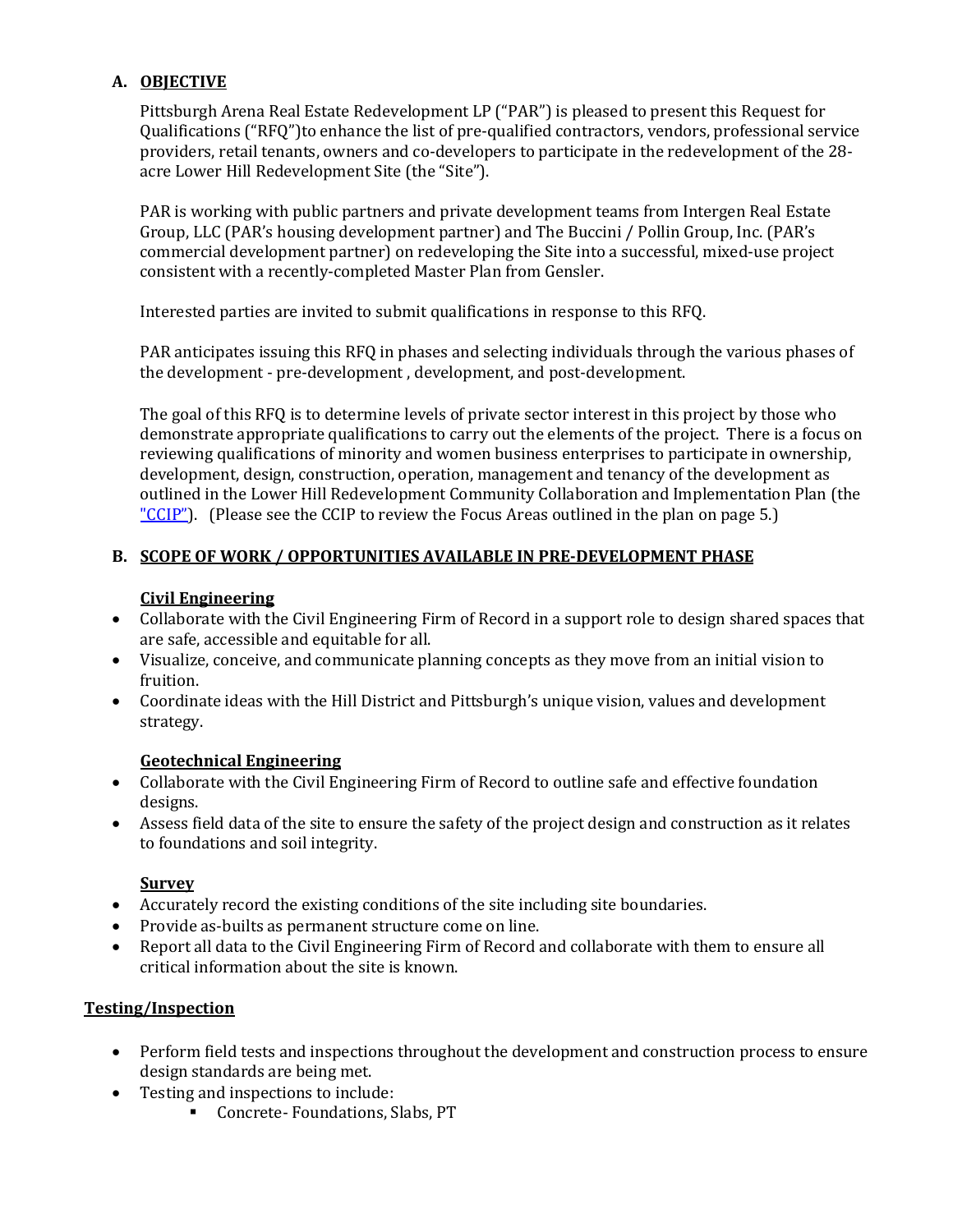- Steel
- Masonry

# **Landscape Architecture**

- Design attractive and functional open space environments that incorporate the vision of the community and development team.
- Collaborate with the other designers to effectively connect the various structures and spaces within the project site in a way that makes sense to the development as a whole.

# **Mechanical Engineering**

- Collaborate with the design and development team to design construction documents relating to:
	- the ventilation air conditioning systems
	- external and internal gas/oil distribution systems
	- domestic hot water services distribution systems
	- Any other system as it relates to the mechanical field of work

# **Electrical Engineering**

- Collaborate with the design and development team to design construction documents relating to:
	- Power generation, transmission and distribution
	- Lighting
	- High & low voltage equipment

## **Architecture**

• Collaborate with the development team and other designers to lead the design of a specific portion of the project, incorporating the needs of the tenant, owner, community and surrounding environment.

### **Sustainable Strategy/LEED Design**

- Assist the design/development team in design decisions as it relates to:
	- Energy consumption/compliance
	- Environmental impact
	- Sustainability
	- Health & wellness of occupants

## **Interior Design**

• Collaborate with the development team/tenant and other designers to lead the interior design of a specific portion of the project, incorporating the needs of the tenant, owner, community and surrounding environment.

### **Equity Ownership**

• The development partners for the Lower Hill anticipate needing third-party equity to complete capitalizations for projects at the Site. As projects and equity raising efforts advance, the developers will be intentional in extending financing and co-development opportunities to minority-owned investment firms.

## **C. BACKGROUND**

In 2014, representatives from the City of Pittsburgh ("the City"), Allegheny County, the Hill District Community, PAR and the Lower Hill Working Group approved the CCIP as a strategy to leverage the redevelopment of the Site into broad-based economic development for the entire Greater Hill District. The CCIP describes the specific goals, strategies and processes for maximizing the inclusion of the Greater Hill District Community and its residents as well as minority communities within the whole of Greater Pittsburgh.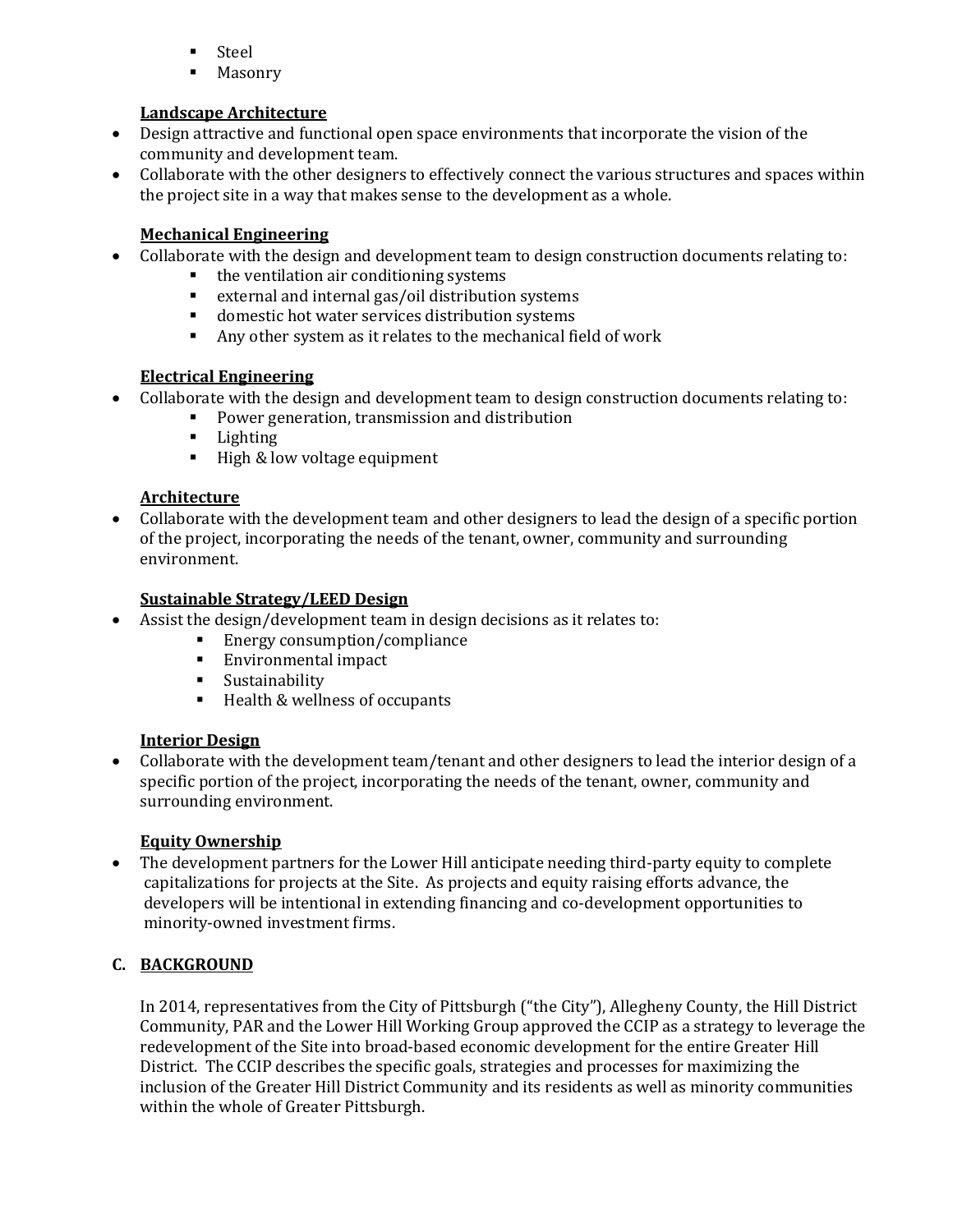The Greater Hill District is the historic and cultural crossroads of the world. This predominantly African American community sits in between Downtown Pittsburgh and the Oakland neighborhood. The Greater Hill District is made up of five City neighborhoods. The "Hill", as it is collectively known, was originally populated by new immigrants to the City after the Revolutionary War. It became a nationally-renowned African American economic and cultural mecca by the 1920s, hosting musical icons such as Ella Fitzgerald, Duke Ellington, and Cab Calloway.

The Great Depression and post-World War II Federal housing policies devastated the Hill on both an economic and physical level. The Lower Hill District was razed under the Urban Renewal Program and Federal Aid Highway Act to make way for the I-579 Crosstown Expressway and to erect the Civic Arena, originally to house the Pittsburgh Civic Light Opera and later as the home of the Pittsburgh Penguins and other professional sports teams. More than 8,000 residents, business and institutions were displaced during the resultant demolition of the Lower Hill District in the late 1950s.

The Greater Hill District remains physically separated from Downtown Pittsburgh by parking lots on the former Civic Arena site, public streets and the sunken I-579 Crosstown Expressway. Efforts have begun to reconnect the Greater Hill District to Downtown Pittsburgh through the redevelopment of the Site, as well as the construction of a \$32 million ["Cap"](http://pgh-sea.com/index.php?path=i5-ucp) park over the I-579 Crosstown Expressway to enable pedestrians to safely travel between the Greater Hill District and Downtown Pittsburgh.

The Greater Hill District continues to be the center of African American life and culture within the City of Pittsburgh. It also remains one of the largest predominantly African-American neighborhoods in the City, as 88.3% of its residents are African American as compared to a 26.3% average for the City of Pittsburgh overall.

The proposed redevelopment of the Site is a mixed-use project that will include activated green spaces, pedestrian friendly retail corridors and multi-modal, urban environments. After years of planning and public input, construction is slated to begin in late 2020. The Site will support festivals, large scale celebrations, small gatherings and community events and feature over 1,000,000 square feet of commercial development, 1,200 multifamily residences and marketleading hospitality amenities.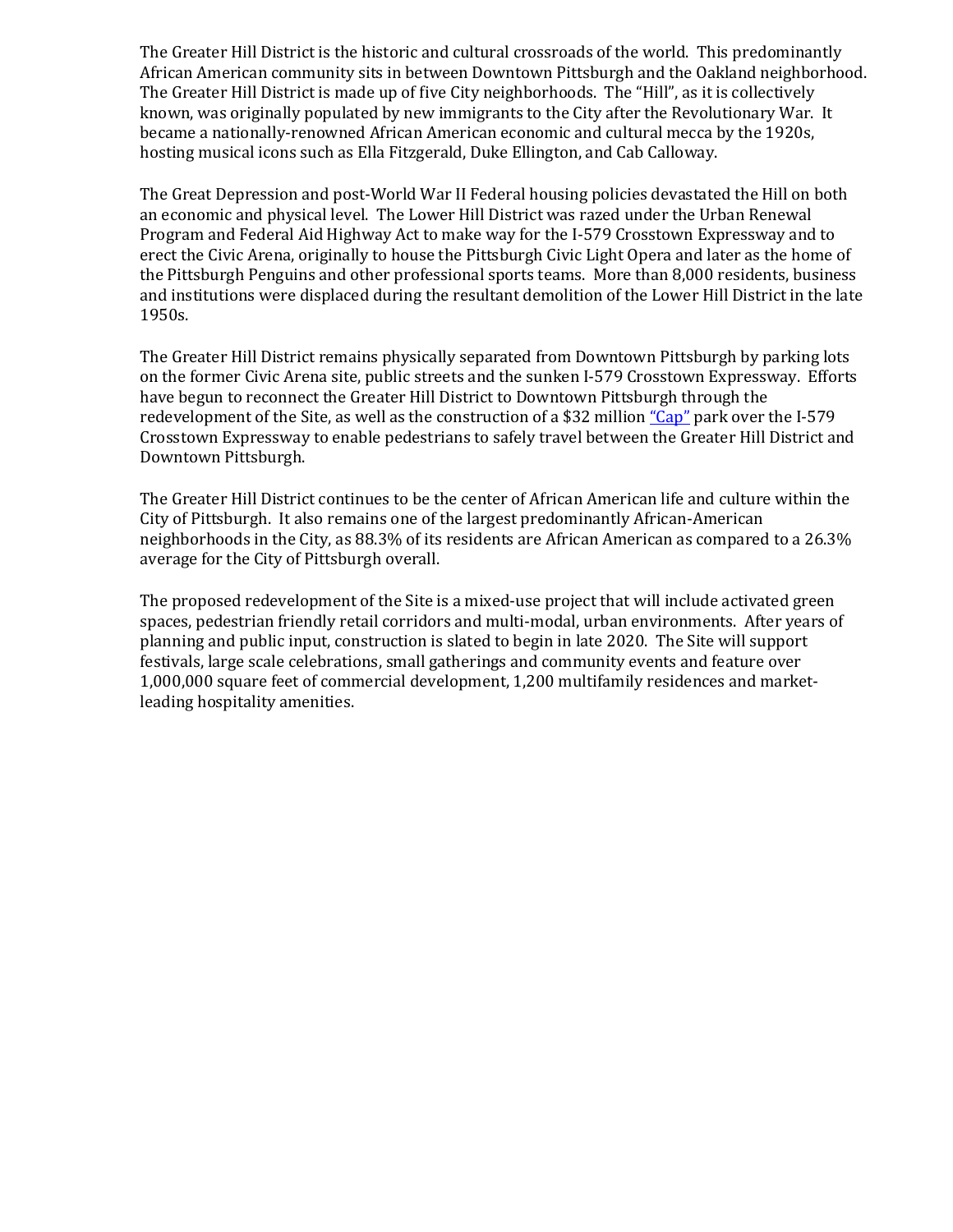

#### **D. SITE DESCRIPTION**

The Site originally consisted of the former Civic Arena and surrounding surface parking lots and landscaped areas. The Civic Arena was demolished in 2012 and its former location turned into surface parking lots. Currently, the Site contains a series of surface parking lots, public sidewalks, streets and landscaped areas. The Site is situated between the major public roadways of Crawford Avenue to the east, Bedford Avenue to the north, Centre Avenue to the south and Washington Place to the west.

#### **E. TIMELINE**

| TIMELINE (ESTIMATED)                          |                                |  |
|-----------------------------------------------|--------------------------------|--|
| <b>RFQ</b> Advertisement Date                 | November 18, 2020 December 11, |  |
|                                               | 2020                           |  |
| Mandatory Pre-Qualification Meeting (Virtual) | TBD                            |  |
| Deadline to Submit Questions                  | December 14, 2020 4 p.m.       |  |
| <b>Oualifications Due</b>                     | December 31, 2020 4 p.m.       |  |
| Interviews                                    | TBD                            |  |

#### **F. QUESTIONS AND SUBMISSION REQUIREMENTS**

Questions pertaining to this RFQ shall be directed to Lance Harrell, CCIP Administrator and Olivia Grunseich, Project Engineer, The Buccini/Pollin [Group lowerhillproposal](file:///C:/Users/Lance/AppData/Local/Microsoft/Windows/INetCache/Content.Outlook/KIX0533Q/lowerhillproposals.com)s@gmail.com.

Interested MWBE companies should upload their statements at [http://www.lowerhillredevelopment.com](http://www.lowerhillredevelopment.com/) no later than December 31, 2020. Statements must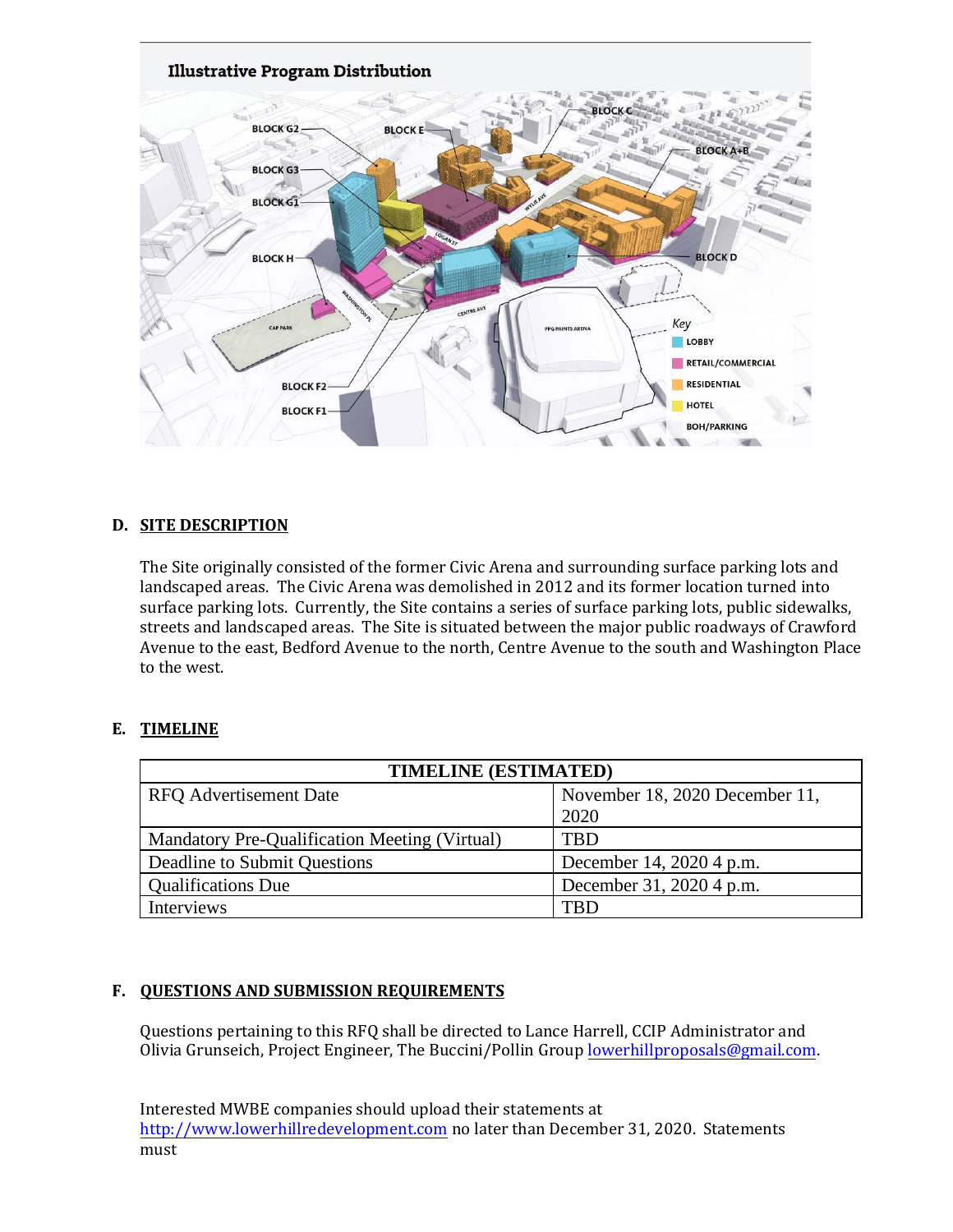be within the scope of work related to this project and clearly identify the limited scope in Section B.

PAR will not reimburse Respondents for expenses incurred in preparing responses this RFQ.

#### **G. RESPONSE REQUIREMENTS**

#### **Notice to MWBE Firms Interested in Contracting Opportunities**

If you are an MBE or WBE company interested in working on this project, you may submit a statement describing your company and the work that your company would like to perform. Upon receipt of this statement, your firm will be added to a list of potential MWBE subcontractors, to be shared for consideration with PAR and its development partners. The development team has significantly updated the public databases of certified firms and expects to boost those efforts with this open RFQ.

Please note: Providing a statement does not guarantee that your company will be contacted or contracted to do work on this project.

PAR will not make an official recommendation as to which MWBE companies the project's development partners must utilize. All statements submitted by qualifying companies will be reviewed by Lance Harrell, CCIP administrator and PAR's development partners to aid in their good faith efforts to meet the contracted work development goals of 30% MBE and 15% WBE as stated in the CCIP.

MWBE companies which provide professional services are encouraged to attend community meetings to make direct connections to team or partner with other businesses.

The following response requirements will serve to establish the overall qualifications of Respondents to complete their proposed projects and work as associated with the development and CCIP Guidelines.

Please note this is an RFQ, which outlines basic project concepts, capacity, and baseline feasibility. If you have a more detailed plan that what is required, please feel free to include it as part of the Other Information Section (Item 4) below. If your project or service is selected to proceed, you will be invited to submit a Full Proposal Package which will require more detailed information, including but not limited to: drawings, schematics, and project financials (budgets, sources and uses, e.g.)

**Each RFQ Response should include the following information and** *must* **be submitted on the provided RFQ template below:**

| <b>Section</b> | <b>Section Name</b>                | Page<br>Limit |
|----------------|------------------------------------|---------------|
|                | Letter of Interest                 |               |
|                | <b>Statement of Qualifications</b> |               |
|                | <b>MBE WBE Commitments</b>         |               |
|                | <b>Total for Each Category</b>     |               |

#### 1. RFQ Letter of Interest

The Letter of Interest shall include: Name and Address of the company, Year Established, Type of Ownership, and Point of Contact Name and Title, telephone number, and e-mail address. The Letter of Interest should clearly indicate which categories (one or more) that you are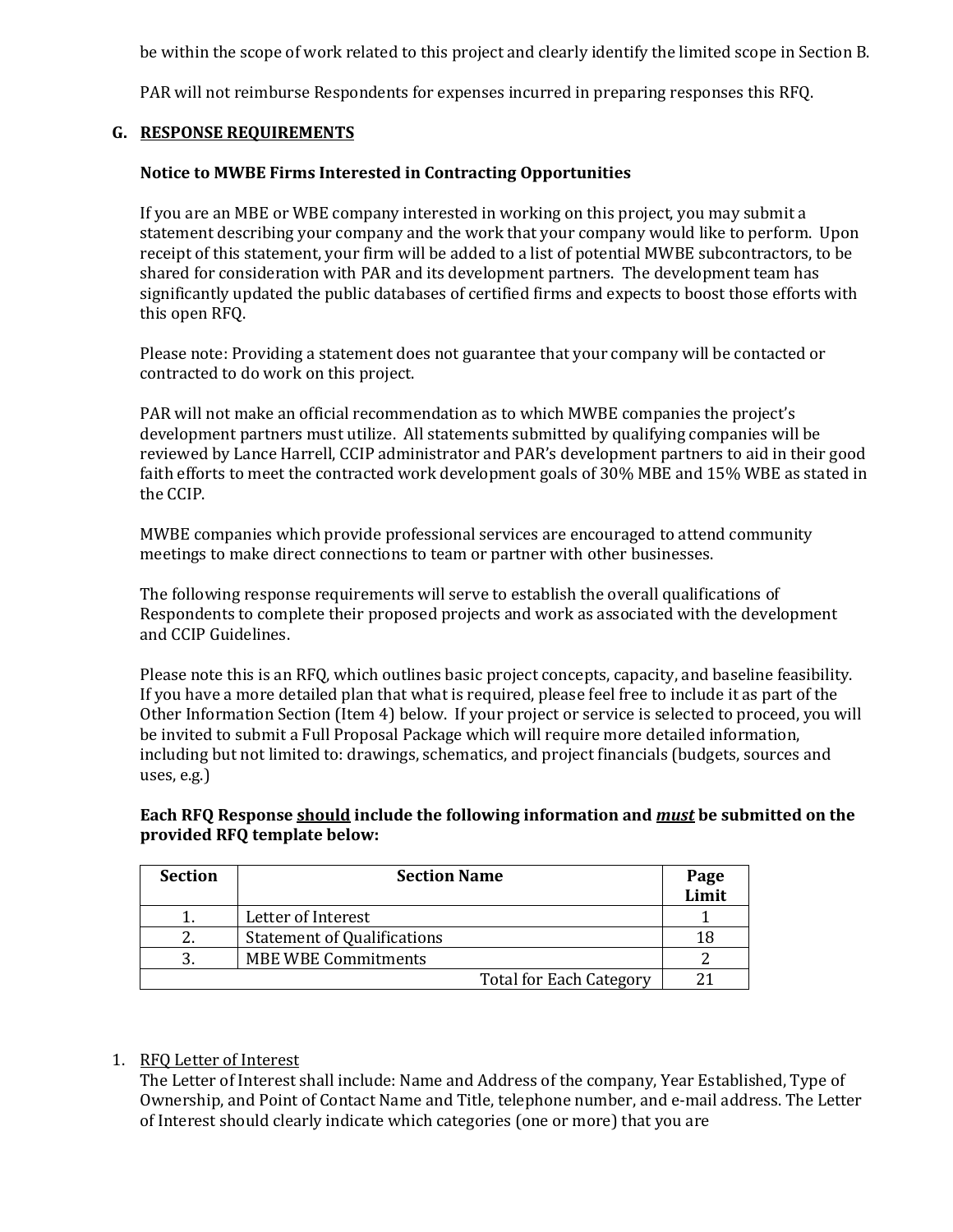submitting a response to.

### 2. Statement of Qualifications

For each pre-development opportunity available (Civil Engineering, Geotechnical Engineering, Survey, Testing/Inspection, Landscape Architecture, Mechanical Engineering, Electrical Engineering, Architecture, Sustainable Strategy / LEED Design, an Interior Design), companies shall submit:

- A description of their experience and expertise providing such services, including specific roles and client contact information (at least three references is preferable) and any unique capabilities.
- Resumes of (no more than ten) key personnel proposed including name, role(s) proposed, number of years with current company, primary office location, and total years of experience, firm name and location, education, and other professional qualifications (publications, organizations, training, awards, etc.). Project experience must be listed on individual resumes and at least three client references shall also be included.

### 3. MWBE

Provide information on what specifically you or your business is doing to promote opportunities for women and minority professionals within your organization. MBE/WBE participation can be satisfied by:

- Your MWBE certification
- Your Ownership/Partnership of firm
- Use of minority or women-owned businesses as vendors
- Use of minorities and/or women as part of consultant team
- Use of minorities and/or women businesses as vendors for legal, printing office supplies, travel, accounting, etc.
- Subcontracting with organizations and owned and controlled minorities and/or women. If this is to be done, that fact, and the name of the proposed subcontracting organizations, must be clearly identified in the narrative of the response

### 4. Other Information

Please provide any other information you believe is important to the PAR's consideration of your company and/or services.

## **H. EVALUATION CRITERIA AND LEGAL INFORMATION**

Respondents will be evaluated based on, but not limited to, the criteria listed below:

- 1) Completeness of response
- 2) Experience in completing similar projects, appropriate for this project
- 3) Experience in the particular service area, appropriate for this project
- 4) Qualifications of key members of proposed team and appropriate specialties needed for optimal operation
- 5) Commitment to Minority and Women-Owned Business Enterprise participation
- 6) Willingness to engage the community and commitment to follow the principles of the CCIP for community interaction on this development
- 7) Commitment to giving Hill District community residents first consideration for employment opportunities and to market available commercial space to current community business owners